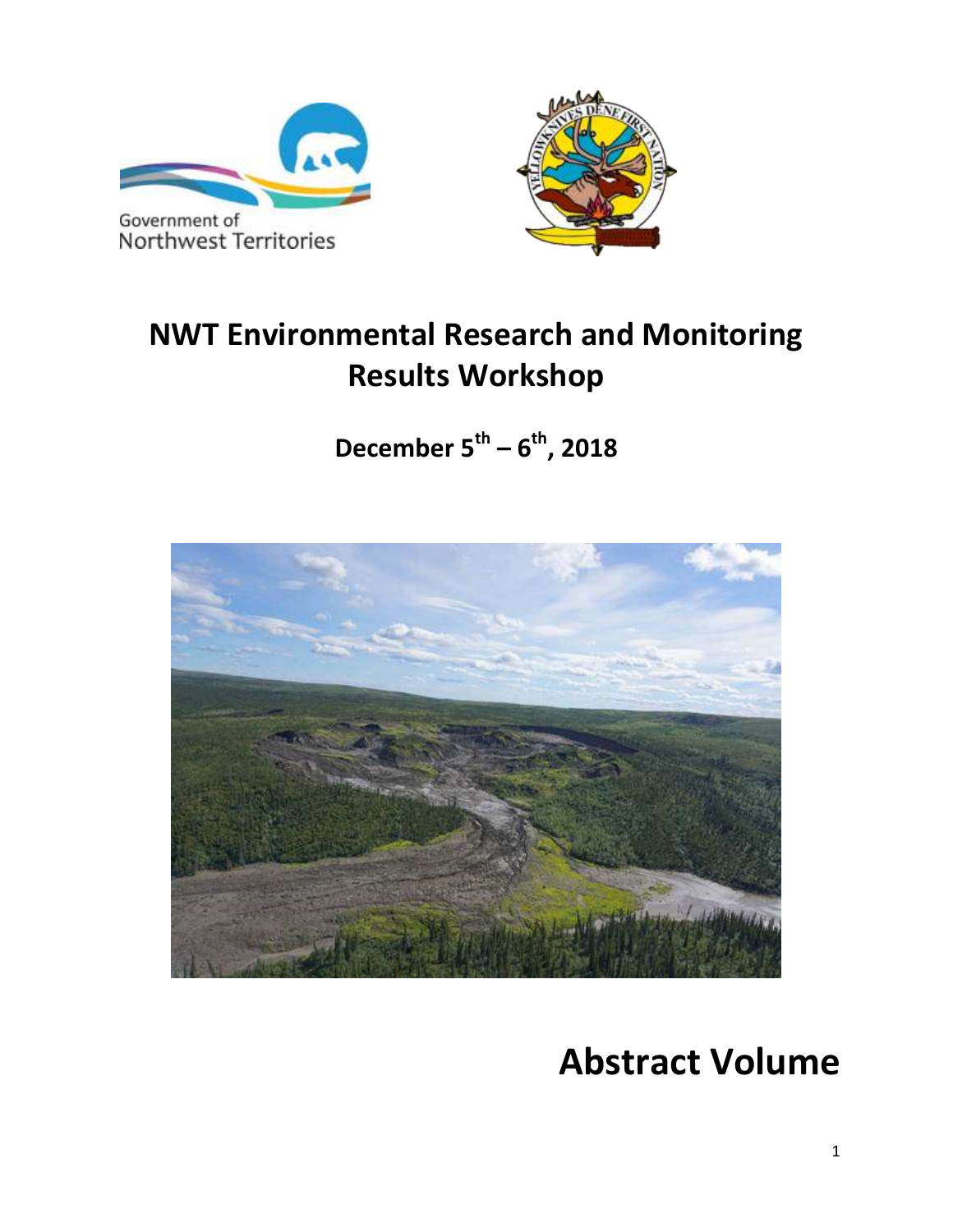#### **Cover Photograph**

Mega slump located in the Stony Creek watershed west of Fort McPherson, NWT; Steve Kokelj

#### **Compiled by M. Seabrook**

#### *Recommended Citation:*

Seabrook, M. (compiler), 2018. NWT Environmental Research and Monitoring Results Workshop: Abstracts; Northwest Territories Cumulative Impact Monitoring Program, Yellowknife, NT. NWT CIMP Abstract Volume 2018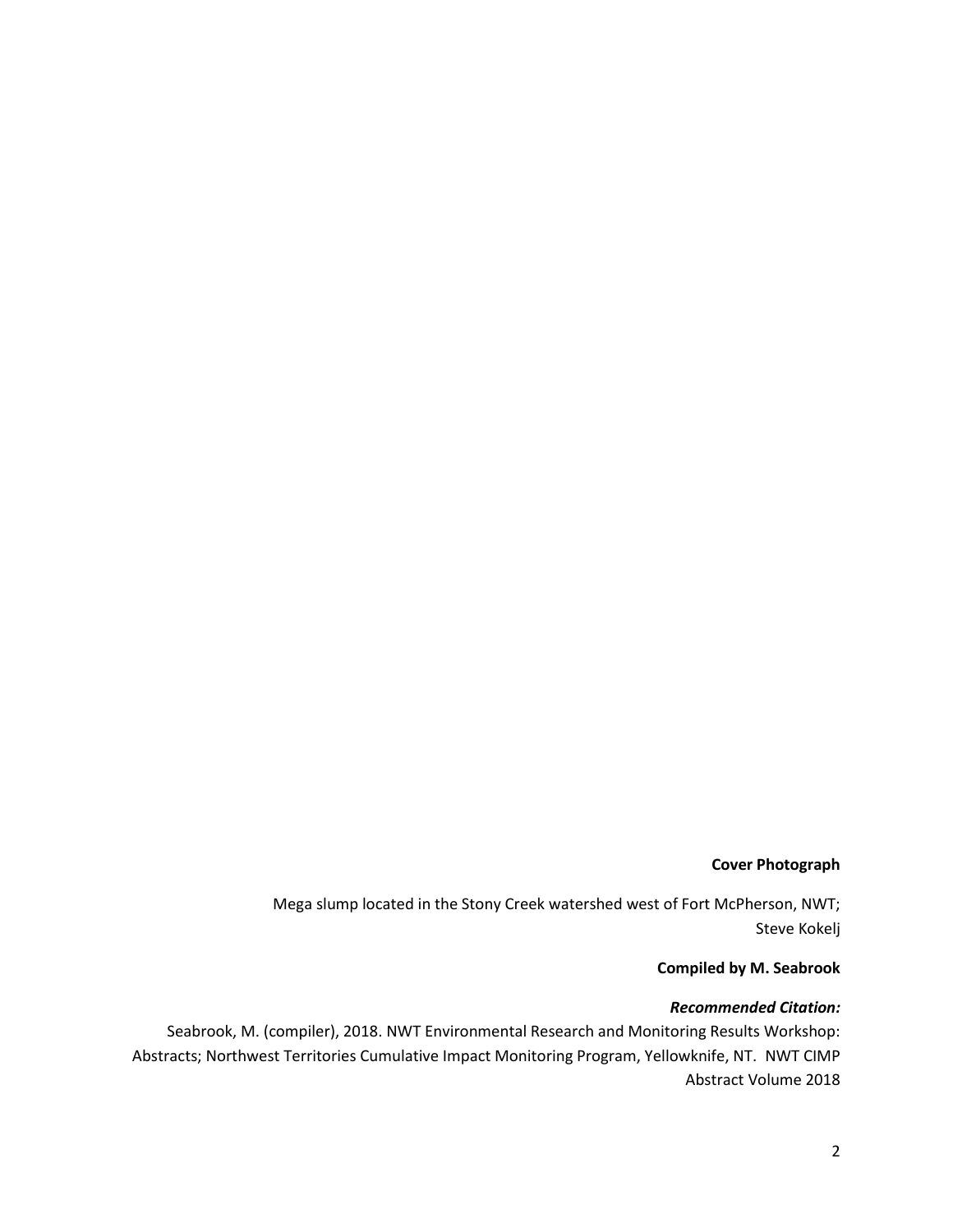# **Table of Contents (Ordered by Author -** \*denotes presenter**)**

| Recent Changes in Vegetation Productivity Across the Bathurst Caribou Range as Measured from                                                                                                            |
|---------------------------------------------------------------------------------------------------------------------------------------------------------------------------------------------------------|
| Danby*, R. <sup>1,2</sup> , Dearborn, K. <sup>1,3</sup> , King, G. <sup>4</sup> , Bonta, C. <sup>1</sup> , Grishaber, E. <sup>2</sup> , Koop, J. <sup>4</sup> , Lebre, D. <sup>2</sup> , and Mennell,   |
| Impacts of Wildfire Extent and Severity on Caribou Habitat: from woodland to barren ground  6                                                                                                           |
| Day*, $N^1$ , Cumming, $S^2$ , Degré-Timmons, $G^1$ , Johnstone, J <sup>3</sup> , Greuel, R <sup>3</sup> , Mack, M <sup>4</sup> , McIntire, E <sup>5</sup> , Reid, K <sup>1</sup> ,                     |
|                                                                                                                                                                                                         |
|                                                                                                                                                                                                         |
|                                                                                                                                                                                                         |
|                                                                                                                                                                                                         |
| "We Watch Everything" - a Boots on the Ground Approach to Caribou Monitoring                                                                                                                            |
|                                                                                                                                                                                                         |
| NWT Cumulative Impact Monitoring Program (NWT CIMP): Impact on Resource Decision-Making  10                                                                                                             |
|                                                                                                                                                                                                         |
| Community-Based TK Monitoring - Monitoring for Better Decision-Making: Phase 3 11                                                                                                                       |
|                                                                                                                                                                                                         |
| Building a cumulative impact monitoring network: Standardizing the reporting, archiving and                                                                                                             |
|                                                                                                                                                                                                         |
|                                                                                                                                                                                                         |
|                                                                                                                                                                                                         |
| Using the past to inform the future: A paleoecological perspective of the impacts of drought and fire on                                                                                                |
| Moser*, K.A. <sup>1</sup> , Pisaric, M.F.J. <sup>2</sup> , Turner, K.W. <sup>2</sup> , Ceci, M. <sup>2</sup> , Garner, C. <sup>2</sup> , Harris, D. <sup>2</sup> Martin, J-P. <sup>2</sup> , Prince, T. |
| Assessing Regulators' Information Needs to make Decisions regarding Cumulative Effects under the                                                                                                        |
|                                                                                                                                                                                                         |
| The mobility of arsenic in a small subarctic shield watershed impacted by mining pollution: What does                                                                                                   |
| Palmer*, M.J. <sup>1</sup> , Lines, W. <sup>2</sup> , Chételat, J. <sup>3</sup> , Richardson, M. <sup>1</sup> , Jamieson, H.E. <sup>4</sup> , Spence, C. <sup>3</sup> , and Connon, R. <sup>5</sup>     |
|                                                                                                                                                                                                         |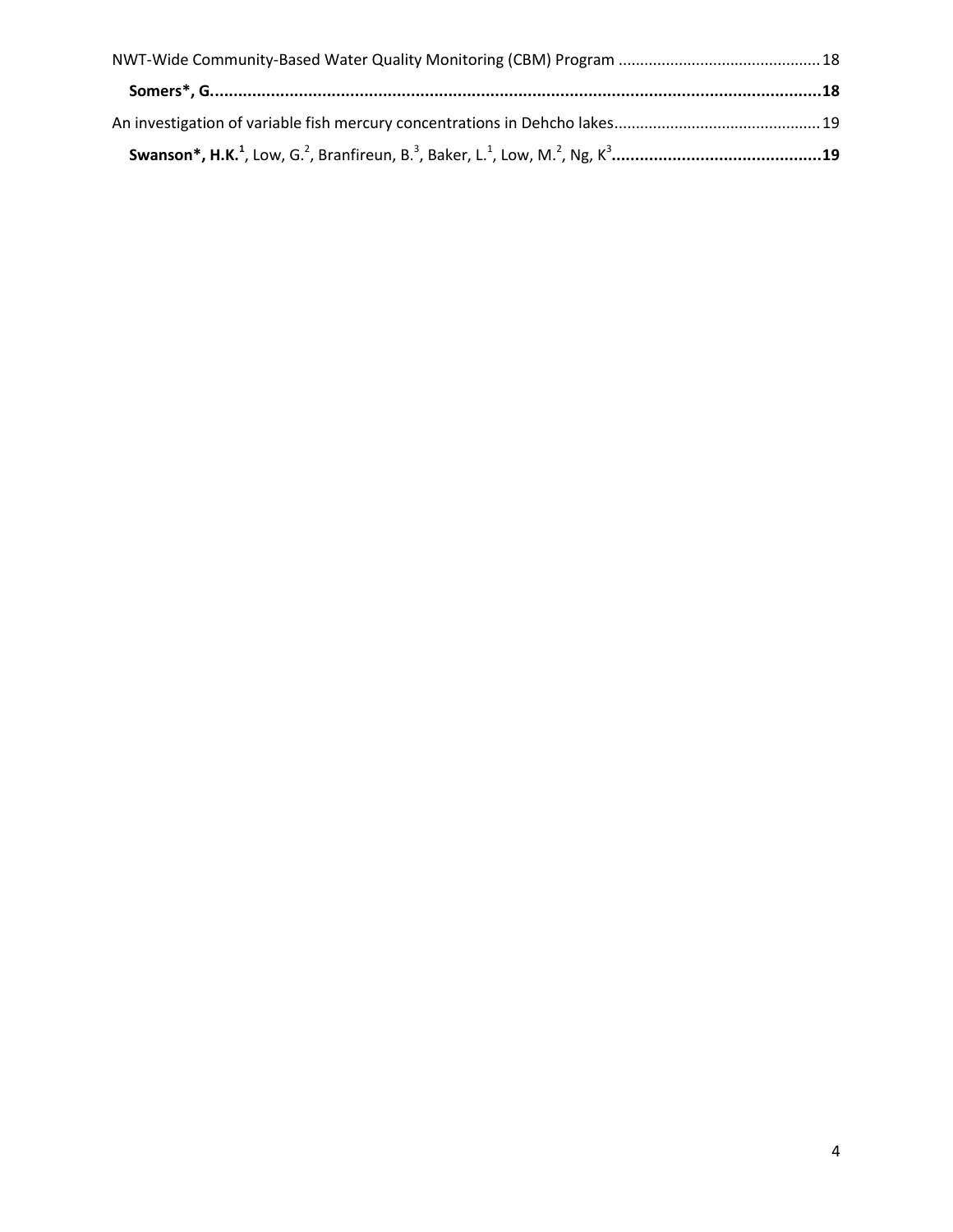### <span id="page-4-0"></span>**Recent Changes in Vegetation Productivity Across the Bathurst Caribou Range as Measured from Satellite Imagery and Field Sampling**

<span id="page-4-1"></span>Danby\*, R.<sup>1,2</sup>, Dearborn, K.<sup>1,3</sup>, King, G.<sup>4</sup>, Bonta, C.<sup>1</sup>, Grishaber, E.<sup>2</sup>, Koop, J.<sup>4</sup>, Lebre, D.<sup>2</sup>, and Mennell,  $R<sup>1</sup>$ 

(1) Department of Geography & Planning, Queen's University, Kingston ON (2) School of Environmental Studies, Queen's University, Kingston ON (3) Department of Biology, Wilfrid Laurier University, Waterloo ON (4) Department of Science, University of Alberta – Augustana Faculty, Camrose AB

#### [ryan.danby@queensu.ca](mailto:ryan.danby@queensu.ca)

The productivity of tundra and boreal forest vegetation has undergone rapid change in recent decades. Increases in vegetation productivity ("greening") are occurring mainly on the tundra and have frequently been attributed to an increase in shrubs, while decreases ("browning") are often attributed to droughtrelated plant stress and have been observed primarily in the boreal forest. The purpose of this project is to map and analyze these types of changes across the entire range of the Bathurst caribou herd, and to identify linkages between these changes and significant shifts in herd distribution and habitat use during the same period.

We used MODIS data from NASA's Terra and Aqua satellites to monitor changes in vegetation productivity since year 2000; a period that coincides with a massive decline in the herd's size. Areas that have experienced forest fires in the last 50 years were removed from the analysis in an attempt to identify areas where climate may be the primary driver of change. We found substantially more greening than browning trends after the effect of fire had been removed. Specifically, significant greening occurred in 16% of the annual range (approximately  $23,000 \text{ km}^2$ ), while significant browning occurred in only 1% of the range. The herd's calving grounds experienced less significant change, with 10% (approximately 1800 km<sup>2</sup>) greening and less than 1% browning, while late summer range experienced the most change.

In 2018 we conducted five weeks of fieldwork near treeline in the vicinity of MacKay Lake in the middle of the herd's range. We visited 10 sites that have undergone significant greening according to the satellite imagery, and 10 sites that have not changed. At each site we obtained stem samples from 60 shrubs. These samples are currently being processed in the lab so that annual rings can be counted and measured. This will allow us to determine the extent to which changes indicated from the satellite imagery are related to shrub establishment and mortality or changes in growth.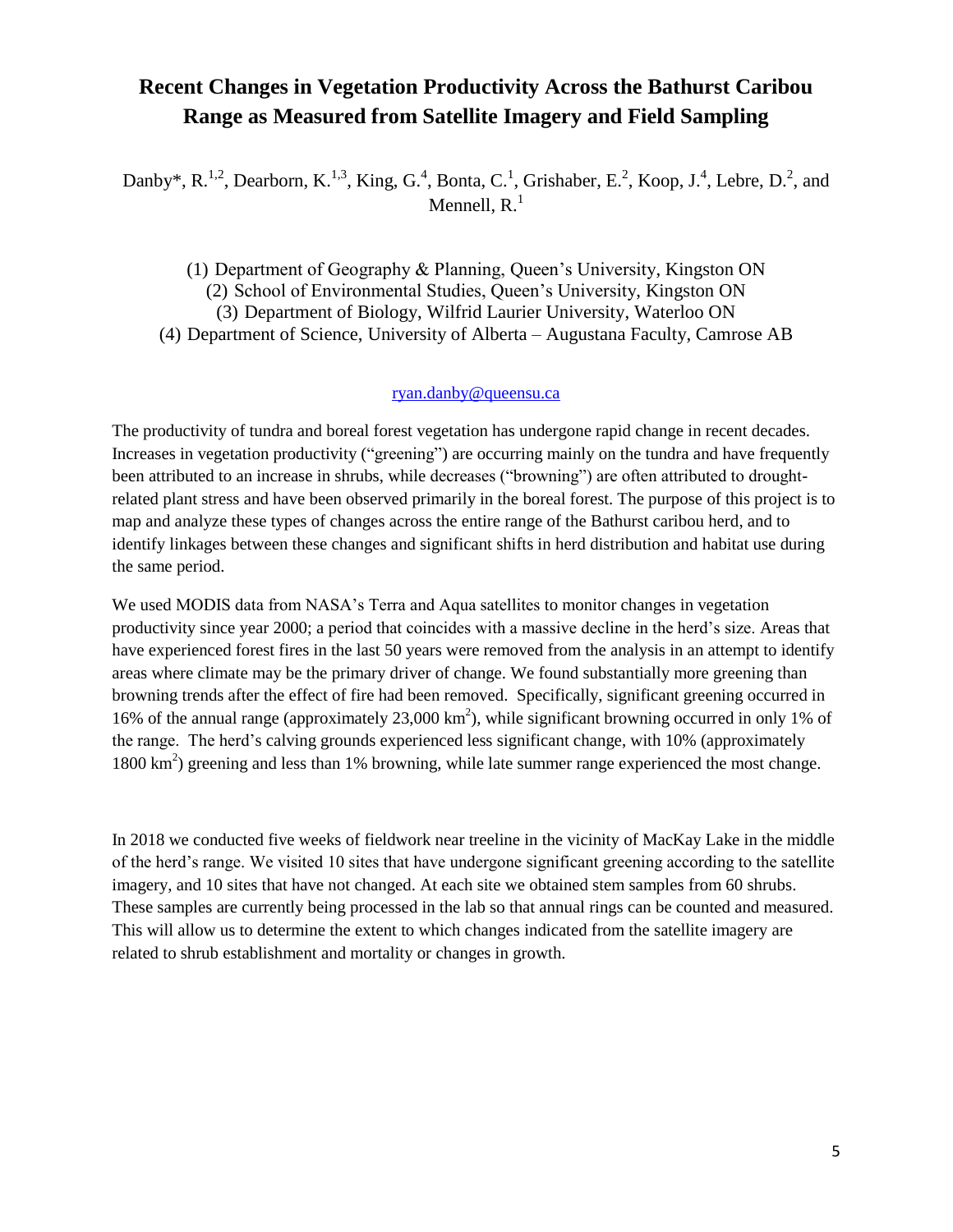# <span id="page-5-0"></span>**Impacts of Wildfire Extent and Severity on Caribou Habitat: from woodland to barren ground**

<span id="page-5-1"></span>Day\*, N<sup>1</sup>, Cumming, S<sup>2</sup>, Degré-Timmons, G<sup>1</sup>, Johnstone, J<sup>3</sup>, Greuel, R<sup>3</sup>, Mack, M<sup>4</sup>, McIntire, E<sup>5</sup>, Reid, K<sup>1</sup>, Schmiegelow, F<sup>6</sup>, Turetsky, M<sup>7</sup>, Walker, X<sup>4</sup>, and White, A<sup>1</sup>, Baltzer, J<sup>1</sup>

(1) Wilfrid Laurier University, Waterloo, ON

(2) Université Laval, Quebec City, QC

(3) University of Saskatchewan, Saskatoon, SK

(4) Northern Arizona University, Flagstaff, Arizona

(5) Canadian Forest Service, Pacific Forestry Centre, Victoria, BC

(6) University of Alberta at Yukon College, Whitehorse, YT

(7) University of Guelph, Guelph, ON

#### [nday@wlu.ca](mailto:nday@wlu.ca)

One of the reasons caribou may avoid recently burned forests is thought to be due to lack of food. Ground-dwelling lichens are an important food source for both barren ground and boreal caribou and these are easily killed by wildfires. Understanding how quickly habitat and food resources recover after wildfires will help us better understand caribou distribution. A priority action identified in the GNWT document "Caribou Forever" is to "manage habitat in relation to forest fires and land use activities", which recognises the importance of fire and vegetation dynamics for caribou habitat. This is not as simple as we might expect because burned forests don't necessarily come back as they were before the fire. For example, black spruce forests with lots of lichens sometimes regenerate to deciduous forest where lichen does not grow, or to tundra-like vegetation. Knowing the conditions where forests regenerate away from lichenfavourable habitat helps us better understand how future fires may impact caribou distributions. This is particularly important now because even though fires are natural events in boreal forests, fire activity is expected to increase in the NWT, becoming more frequent and more severe. Accordingly, the impact of fire on caribou habitat remains a central outstanding research question, which is the focus of the research program we will talk about today.

The purpose of this presentation is to provide an overview of the progress made toward understanding lichen recovery after fires in different forest types. We will report on a network of 460 permanent sample plots established throughout Dehcho and Tłįcho lands that burned at different times, including prior to 1965 when NWT fire records began through to 2014. The goal of the plots in the 2014 fires was to improve our understanding of vegetation changes following the largest fire season on record in the NWT. The purpose of the plots in older burns is to improve our understanding of rates of caribou lichen recovery post fire. The results from this four-year project have direct implications for forest and wildlife management in the face of changing boreal fire regimes.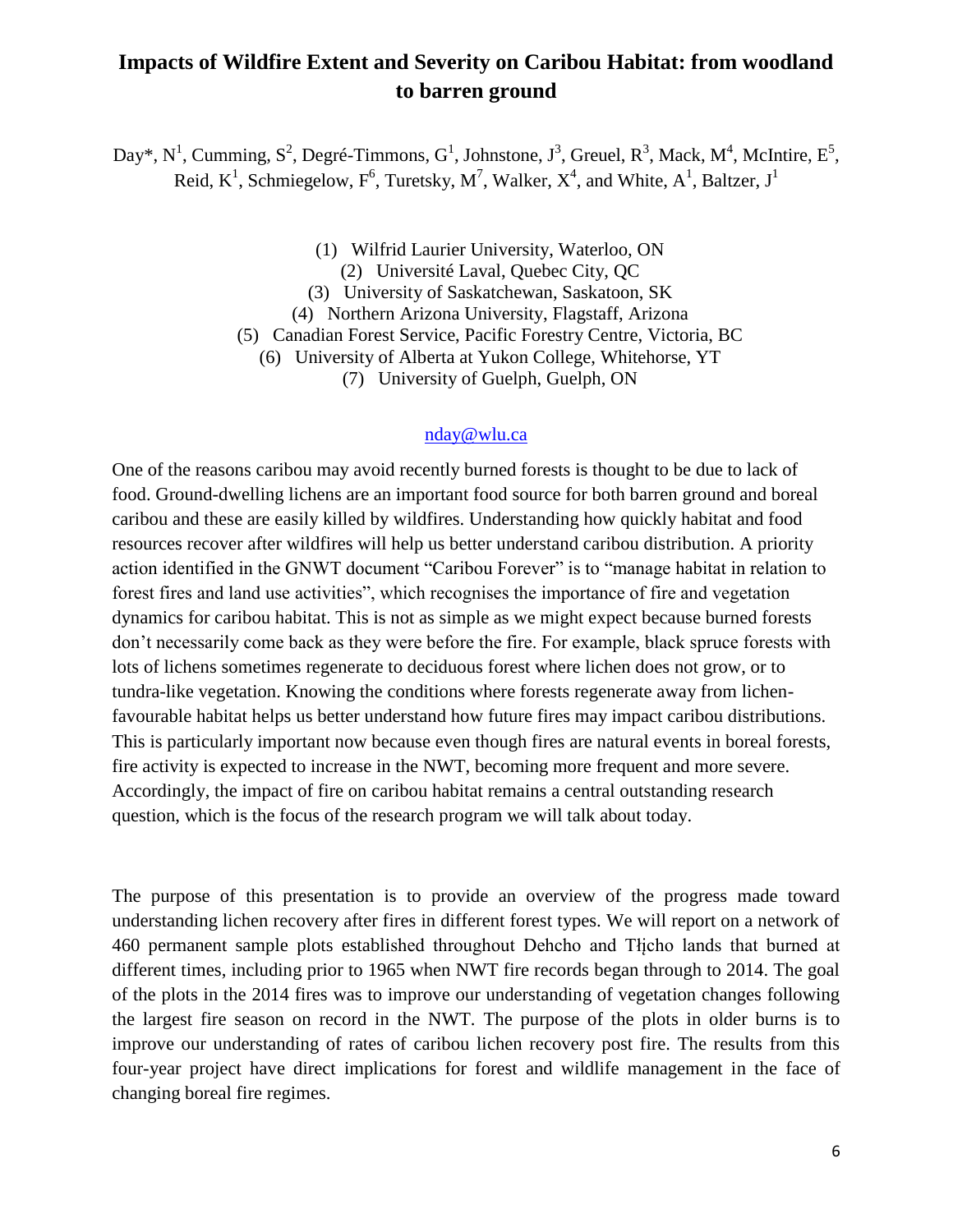### <span id="page-6-1"></span><span id="page-6-0"></span>**How will fish in Gwich'in and Inuvialuit lakes respond to climate change?**

Gray, D.K.<sup>1</sup>, Murdoch, A.<sup>2</sup>, Vucic, J.<sup>1</sup>, Cohen, R.<sup>1</sup>, Shuvo, A.<sup>2</sup>, Sharma, S.<sup>2</sup>

(1) Department of Biology, Wilfrid Laurier University (2) Department of Biology, York University

### [dgray@wlu.ca](mailto:dgray@wlu.ca)

The aim of this project is to collect baseline data on water quality and fish communities in smallto medium-sized lakes located along the Dempster and Inuvik-Tuktoyaktuk highways. Using this baseline data along with climate-change models, we will try to predict how water quality and fish communities may change in response to a warming climate.

In the first two years of this project we have conducted fish and water quality surveys on 36 lakes. For each lake, we measured water quality parameters such as pH, dissolved oxygen, conductivity, turbidity (cloudiness), and nutrient levels (phosphorus and nitrogen). In addition, we made maps of the bottom of each lake (bathymetric maps) using depth sounders and computer software. Fish communities were surveyed using gill nets following a standardized protocol. Captured fish were measured for length and weight, and if a specimen was deceased, a tissue sample was taken for the measurement of mercury levels.

Out of the 36 lakes visited, 25 contained fish. The most common fish species in these lakes included Whitefish, Northern Pike (Jackfish), and Cisco. Our analyses showed that we could predict fish presence or absence in these lakes based on mean water depth, July water temperatures, dissolved organic materials present in the water, and conductivity. Mean depth, lake surface area, dissolved oxygen levels, conductivity, and July water temperatures were important for determining the types of fish present and their abundances. Our dataset is not yet big enough to attempt forecasting changes in fish communities; however, lake temperatures, conductivity, dissolved organic materials, and dissolved oxygen levels are expected to change as the climate warms, suggesting that there could be shifts in fish communities in response to the changing environment.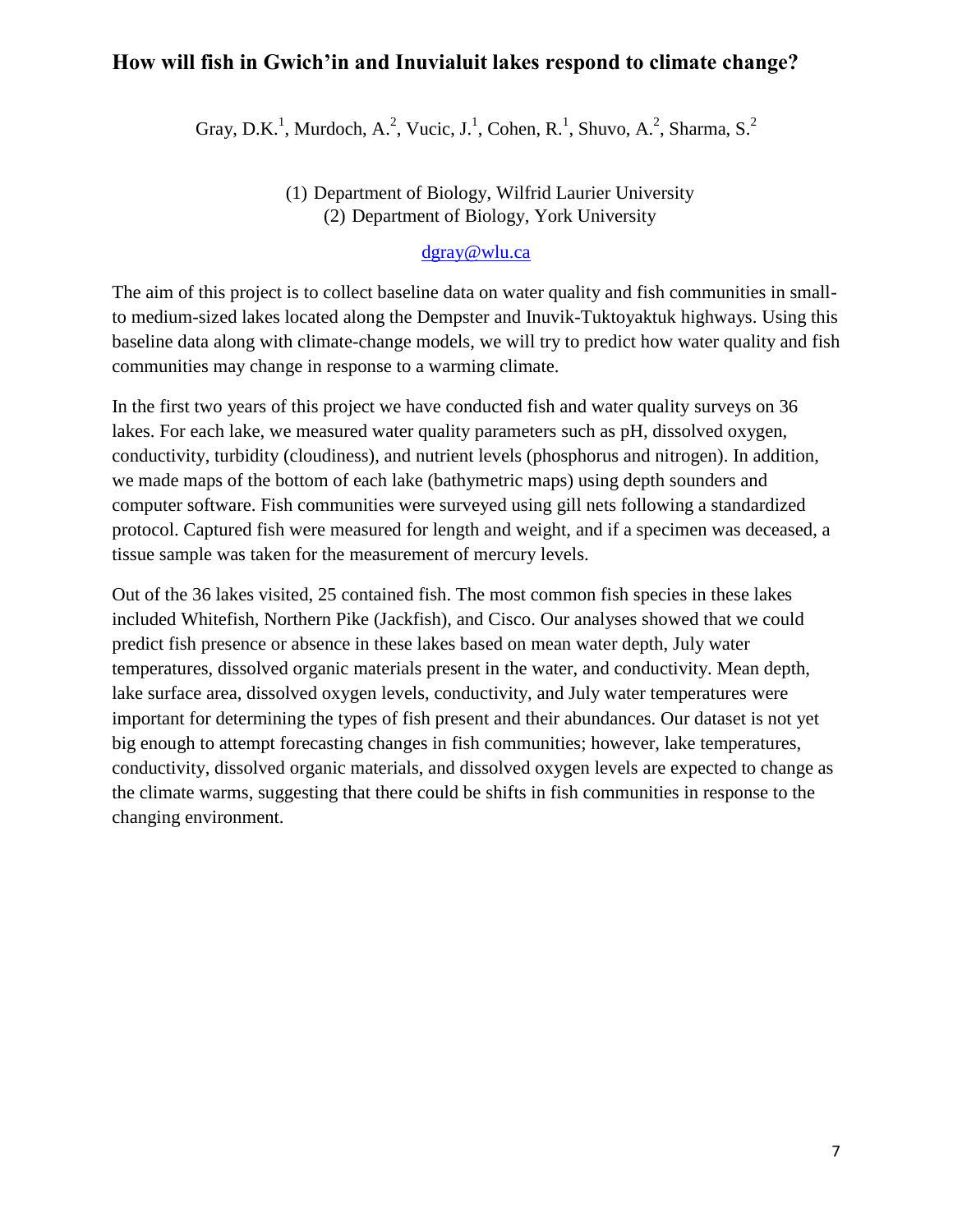### <span id="page-7-0"></span>**Overview of ENR's Climate Change Hazard Mapping Initiative**

Griffith\*, F.

<span id="page-7-1"></span>Environmental Stewardship and Climate Change Division, Department of Environment and Natural Resources, Government of the Northwest Territories, Yellowknife, NT

### [Fritz\\_Griffith@gov.nt.ca](mailto:Fritz_Griffith@gov.nt.ca)

The temperature in Canada's north is changing much faster than the global average, with winter temperatures expected to increase by 12°C by the 2090's. Impacts are already affecting people's health and safety, as well as infrastructure. Observed impacts include thawing permafrost, increases in drought and forest fires, flooding, changing ice conditions, and coastal erosion.

Recognizing that climate change represents serious and urgent challenges for the NWT, the GNWT released the 2030 NWT Climate Change Strategic Framework (Strategic Framework) on May 1, 2018. This document outlines how the territory plans to respond to challenges and opportunities associated with a changing climate, moving towards an economy that is less dependent on fossil fuels and doing its part to contribute to national and international efforts to address climate change. The 2019-2023 draft Action Plan is the implementation piece of the Strategic Framework that will address the concerns and interests of NWT residents with a longterm, comprehensive and coordinated response to climate change. It is the first of two five-year action plans to implement the Strategic Framework.

The Climate Change Hazard Mapping Program is an example of an initiative under the Strategic Framework. The purpose of this initiative is to develop climate change hazard maps and supporting resources to assist communities or other departments and organizations in their climate change adaptation efforts. As an example, vertical ground movement maps have been developed as a pilot test for a few communities. Precise measurements of ground elevation in and around communities are recorded by satellites over numerous years, and these changes in ground elevation over time are displayed on maps. Vertical ground movement maps can show areas where the ground is rising or falling, due to geological processes such as freeze-thaw cycles and permafrost melting. These maps can identify areas where shifting ground due to these processes may be a concern. Beneficial use of these maps include identifying areas where current or planned community infrastructure may be in jeopardy, helping to inform waste management plans, or monitoring certain features at mine sites associated with closure and reclamation requirements.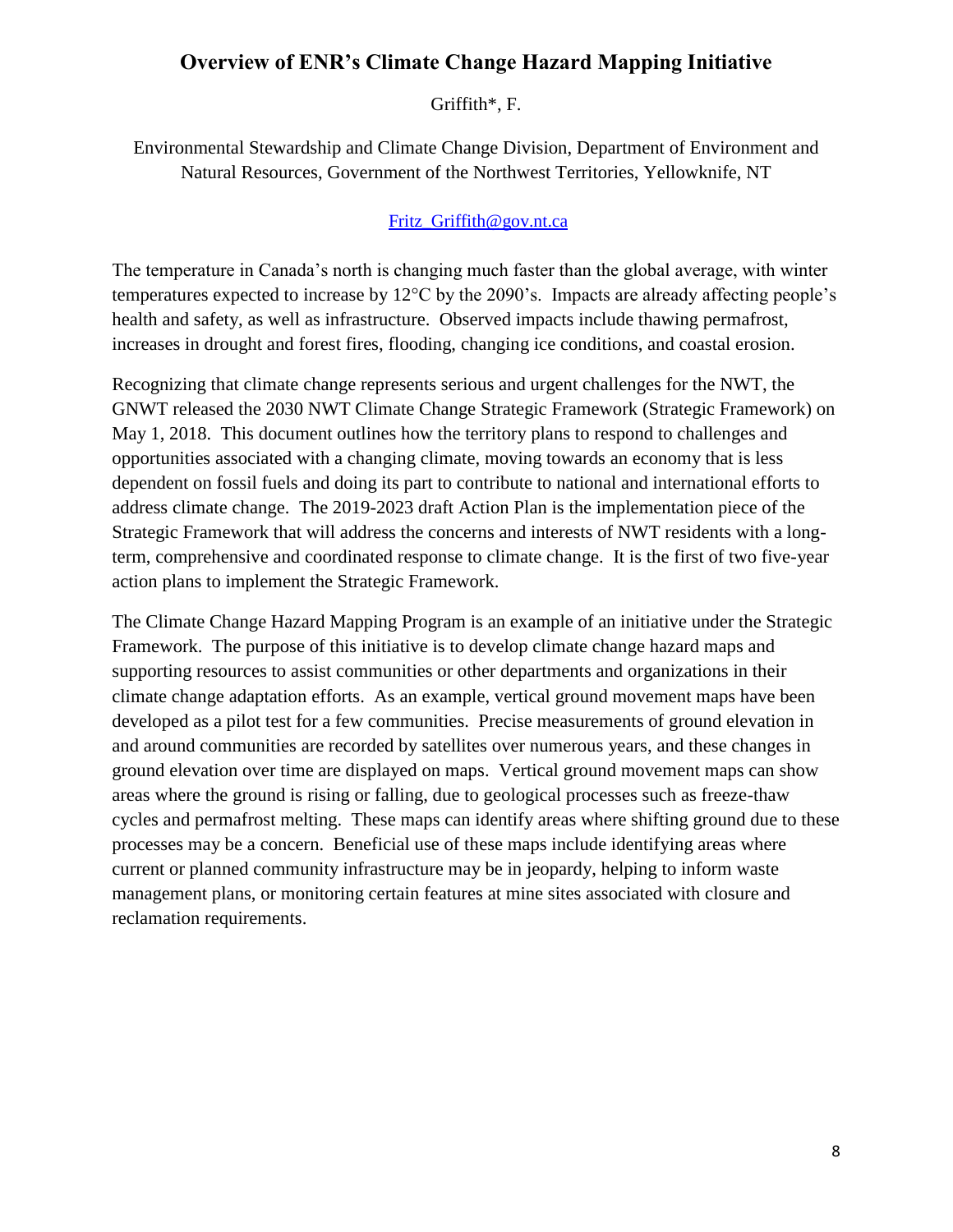# <span id="page-8-1"></span><span id="page-8-0"></span>**"We Watch Everything" - a Boots on the Ground Approach to Caribou Monitoring**

Jacobsen\*, P. Steinwand\*, T. Zoe\*, J. Drybones\*, R.

Tłịcho Government

#### [petterfjacobsen@gmail.com](mailto:petterfjacobsen@gmail.com)

Boots on the ground is a caribou monitoring program based on the traditional knowledge (TK) of The cho and Inuit harvesters and elders. The program is a collaboration between the Theo Government, Government of Northwest Territories-Environment and Natural Resources (GNWT-ENR), Dominion Diamond Mines ULC (DD), and the Wek'èezhìi Renewable Resource Board (WRRB). The objectives are to monitor the conditions of Bathurst caribou herd on the summer range focusing on key indicators: (1) habitat; (2) caribou; (3) predators, and (4) industrial development. Boots on the Ground has developed the methodologies "We Watch Everything" and "Do as Hunters Do". These methods are based on The cho and Inuit traditional methods for monitoring our land and combines observations of biological nature with cultural knowledge of indigenous harvesters. "We Watch Everything" use indigenous ontology, language and perspectives on nature as the pillars of the framework. The "Do as Hunters Do" field data collection process unfolds through a set of techniques and concepts that are specifically related to the landscapes of Contwoyto Lake, as using hunting locations for observations and traditional hunting techniques for caribou monitoring. In addition, the use of participatory anthropological methods documents the harvesters' qualitative descriptions, which allows us to further understand the interconnected elements of barren ground caribou habitat.

For three years, the program has monitored cow- calf ratio and health conditions of Bathurst caribou and their habitat. Overall, Bathurst caribou on the summer range displayed signs of being healthy, although a number of injuries are observed each year. The program examined the cumulative effects of industrial development, predators and climate change. Several signs of climate change were identified, as earlier spring melt, disappearance of summer snow, and appearance of a new predator specie, the bald eagle, on the post-calving and summer range. Increasing temperatures and the melting of summer snow altered caribou behaviour and exposed them to additional risks. Instead of moving to sun-shaded high hills with snow, herds tend to move in large circles to create wind, and seek to lakeshores and water to cool down their body temperatures. Industrial developments, roads, and human disturbance built on *tataa* (caribou land crossings), or on important corridors, forces caribou to select alternate terrain for migration. Local wolves are aware of and use the industrial and natural land features to their advantage in the hunt. In recent years, caribou remained on the barrenlands for most of the year; a shift in range that provides a steady supply of prey for local wolf populations. Parallel, the decrease of harvesters from the landscape around Contwoyto Lake has profound impacts on predator/prey relationships between caribou, wolves, and humans. Using our traditional knowledge framework, our monitoring attested how change on caribou's summer range takes many forms, some of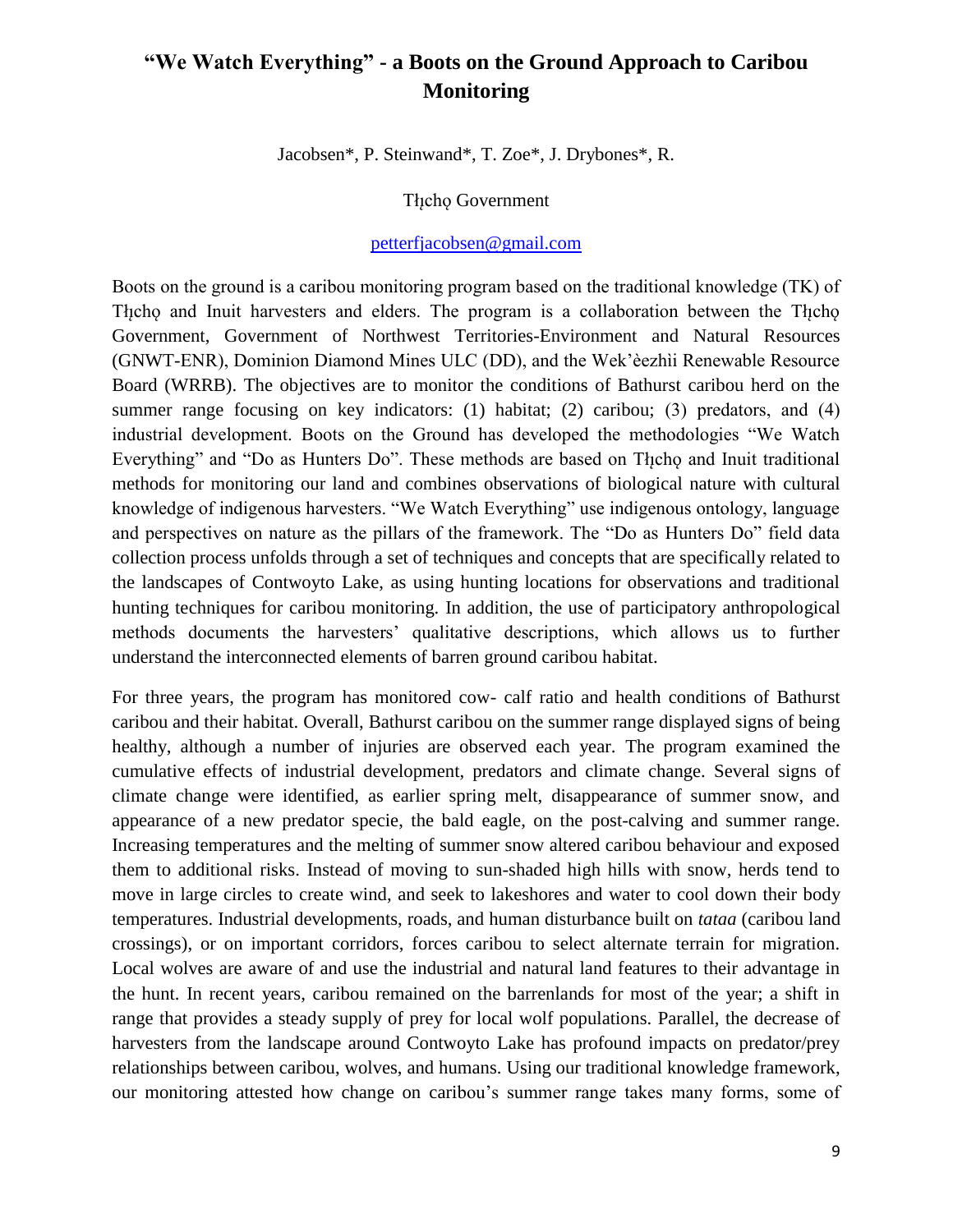which would not be recognizable without a holistic approach, and based on these results, specific management recommendations regarding caribou habitat are developed.

# <span id="page-9-1"></span><span id="page-9-0"></span>**NWT Cumulative Impact Monitoring Program (NWT CIMP): Impact on Resource Decision-Making**

Kanigan\*, J.

NWT Cumulative Impact Monitoring Program, Department of Environment and Natural Resources, Government of the Northwest Territories, Yellowknife, NT

[Julian\\_Kanigan@gov.nt.ca](mailto:Julian_Kanigan@gov.nt.ca)

NWT CIMP is a monitoring and research program that is administered by the Government of the Northwest Territories, Department of Environment and Natural Resources. It has an annual budget of approximately \$1.5 million and a staff of 6. It produces some of the best, most credible science and traditional knowledge in the territory.

The purpose of the program is to support environmental decision-making by generating baseline, cumulative impact and environmental trend information. As you know, many other agencies share responsibility for environmental monitoring in the NWT. It is NWT CIMP's role to fill information gaps that prevent an understanding of cumulative impacts.

NWT CIMP is part of the Mackenzie Valley co-management system, being an obligation of settled land claims in the Northwest Territories and Part 6 of the Mackenzie Valley Resource Management Act. NWT CIMP operates in the Inuvialuit Settlement Region through a memorandum of understanding with the Inuvialuit Regional Corporation.

The program is advised by a Steering Committee of regional Indigenous governments and organizations. Land and Water Boards and the Review Board provide advice to this committee as observers. ENR and the Steering Committee endorsed the current 5-year Action Plan in 2016 and it is focused on meeting the needs of co-management boards.

NWT CIMP has three key activity areas related to monitoring and research:

- 1) The program works with key decision-makers, the Steering Committee and others to determine monitoring priorities
- 2) NWT CIMP staff coordinate monitoring, research and analysis. We also provide funding to others to conduct relevant research and monitoring. Approximately 30 projects are funded per year, and about 10 of those are in their final year
- 3) NWT CIMP staff communicate results to decision-makers and communities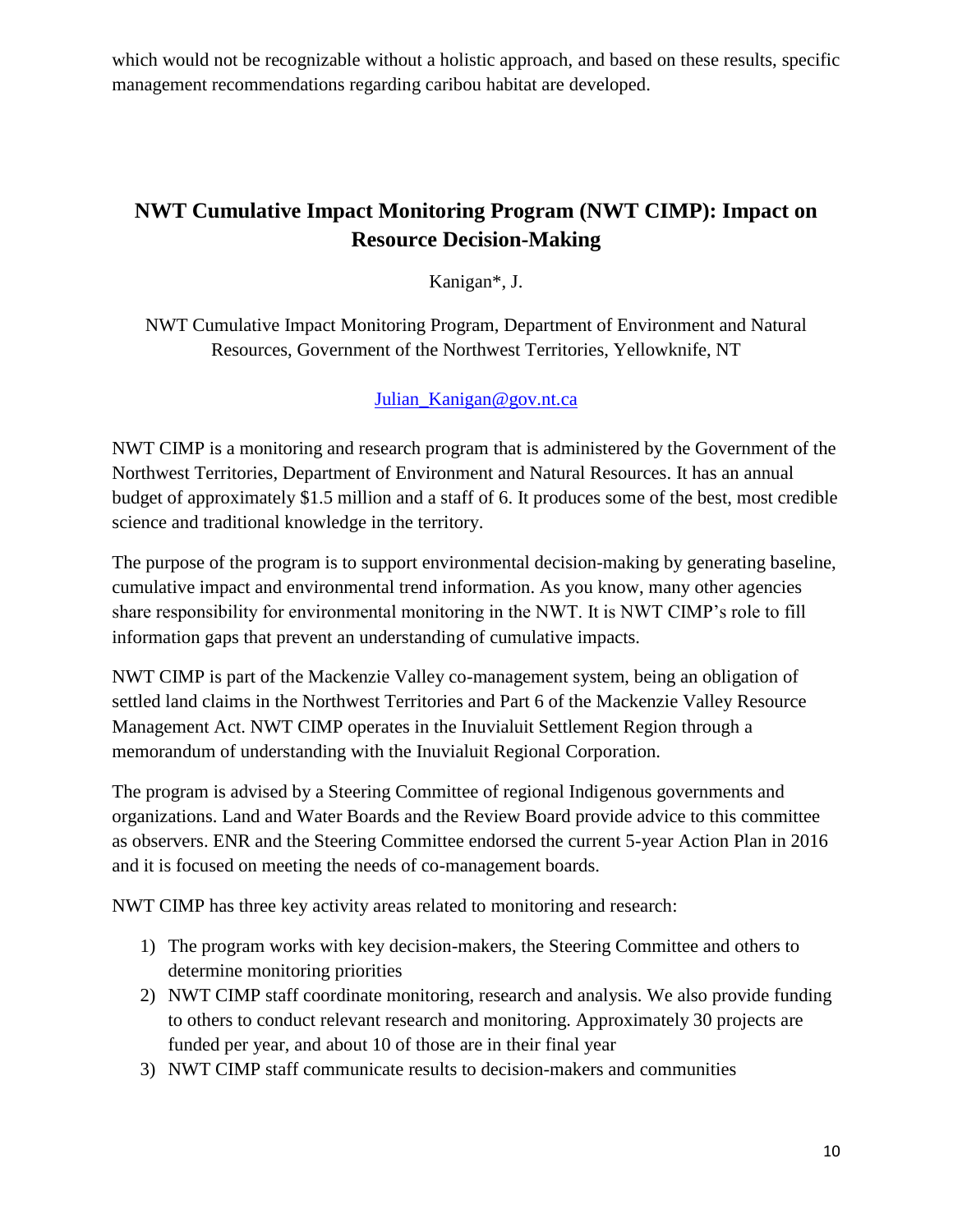The program currently has three priority valued components that were chosen by a broad group of decision-makers in 2011 and reconfirmed by the Steering Committee in the new action plan. These priorities are caribou, water and fish.

The focus of this presentation will be to give participants a better understanding of NWT CIMP information and its use in decision-making. It will focus on topics that co-management boards have identified as a high priority, with specific examples of how projects have been or could be used in board decisions.

### <span id="page-10-1"></span><span id="page-10-0"></span>**Community-Based TK Monitoring – Monitoring for Better Decision-Making: Phase 3**

Keats\*,  $B^1$ , Enzoe,  $G^*$ .<sup>2</sup>

(1) Trailmark (2) Łutsel K'e Wildlife, Lands, and Environment Division

[beth.keats@trailmarksys.com](mailto:beth.keats@trailmarksys.com)

[gloriaenzoe@hotmail.com](mailto:gloriaenzoe@hotmail.com)

This research asks, what is Traditional Knowledge (TK) Community-based monitoring (CBM) according to Łutsel K'e Dene Fırst Natıon, and how does it serve as a pathway for meaningful inclusion of Indigenous knowledge into resource management decisions? We explore this question through 1) assessing how Łutsel K'e's CBM programs currently include TK, 2) identifying challenges and recommendations, and 3) conducting a review of relevant literature and speaking with other indigenous CBM program organizers and participants in the North. This research looks to the experiences of indigenous monitoring practitioners and managers to understand how CBM works to support the transfer of local traditional knowledge in community-level land governance and decision-making, as well as provide outputs to external, typically science-based third parties and governments. This research will produce a CBM toolkit for Łutsel K'e and other indigenous communities, and contribute to supporting the improvement of CBM methodology and strategy for better inclusion of indigenous knowledge in resource decisions.

This program builds off of the NWT CIMP 185 Project *Community-Based TK Monitoring – Monitoring for Better Decision-Making: Phase 1 & 2 which explored the legacy of challenges* surrounding the integration and consideration of Indigenous traditional knowledge in living systems management and major project envıronmental assessments ın the Northwest Territories and beyond. *Phase 1 & 2* yielded recommendations for decision-makers and TK researchers alike to improve the inclusion of TK in resource management and understanding cumulative effects.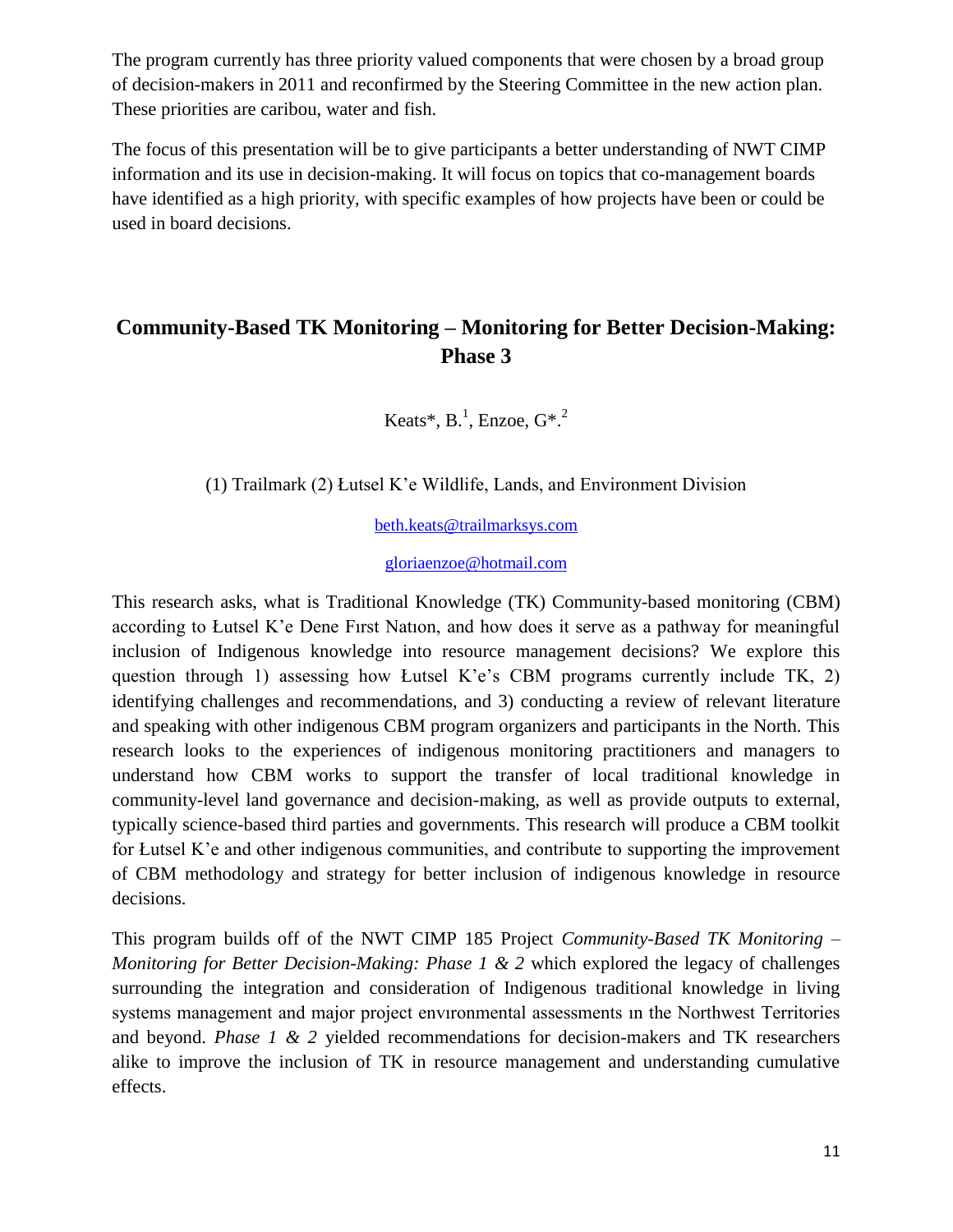# <span id="page-11-0"></span>**Building a cumulative impact monitoring network: Standardizing the reporting, archiving and dissemination of permafrost ground temperature and geohazard information**

### **Kokelj\*, SV.**

<span id="page-11-1"></span>NWT Geological Survey, Government of the Northwest Territories, Yellowknife, NT

### [Steve.Kokelj@gov.nt.ca](mailto:Steve.Kokelj@gov.nt.ca)

Permafrost is the product of cold climate and affects terrain across the entire Northwest Territories. It consists of frozen earth materials and can be thought of as the cement that holds northern landscapes together. The state of permafrost is linked with climate and rapid warming throughout the NWT is causing permafrost to thaw. Permafrost thaw is affecting northern ecosystems and it is the main driver of changes to northern aquatic ecosystems. Permafrost also provides the foundation for our communities, including building and roads. As climate warms and permafrost thaw increases it becomes critical to organize permafrost monitoring information and mapping to track change and inform decision making. This presentation discusses the need for ongoing efforts to organize and compile information on the permafrost temperatures, ground ice conditions and maps that track landscape change.

# **Tǫdzı, Habitat, and Health**

Legat, A.<sup>1</sup>, Nitsiza, C.<sup>2</sup>, Pellissey\*, J.<sup>3</sup>

<span id="page-11-3"></span><span id="page-11-2"></span>(1) Gagos Social Analysts, Inc. for Wek'èezhìı Renewable Resources Board (2) Community Researcher, Community of Whatì and Land Protection, TG (3) Wek'èezhìı Renewable Resources Board

### [alegat@gagos.ca](mailto:alegat@gagos.ca)

In Canada, *Tǫdzı* (boreal caribou) are listed as 'threatened' under the federal *Species at Risk Act*. They have a similar status in the Northwest Territories. Scientific and Indigenous research clearly shows that habitat loss, degradation, and fragmentation are the main causes of todzi population decline. In the NWT, increasing forest fires, industrial development and associated infrastructure contribute to an increased loss of habitat. Across Canada, Indigenous people consider all todzi habitat to be at risk.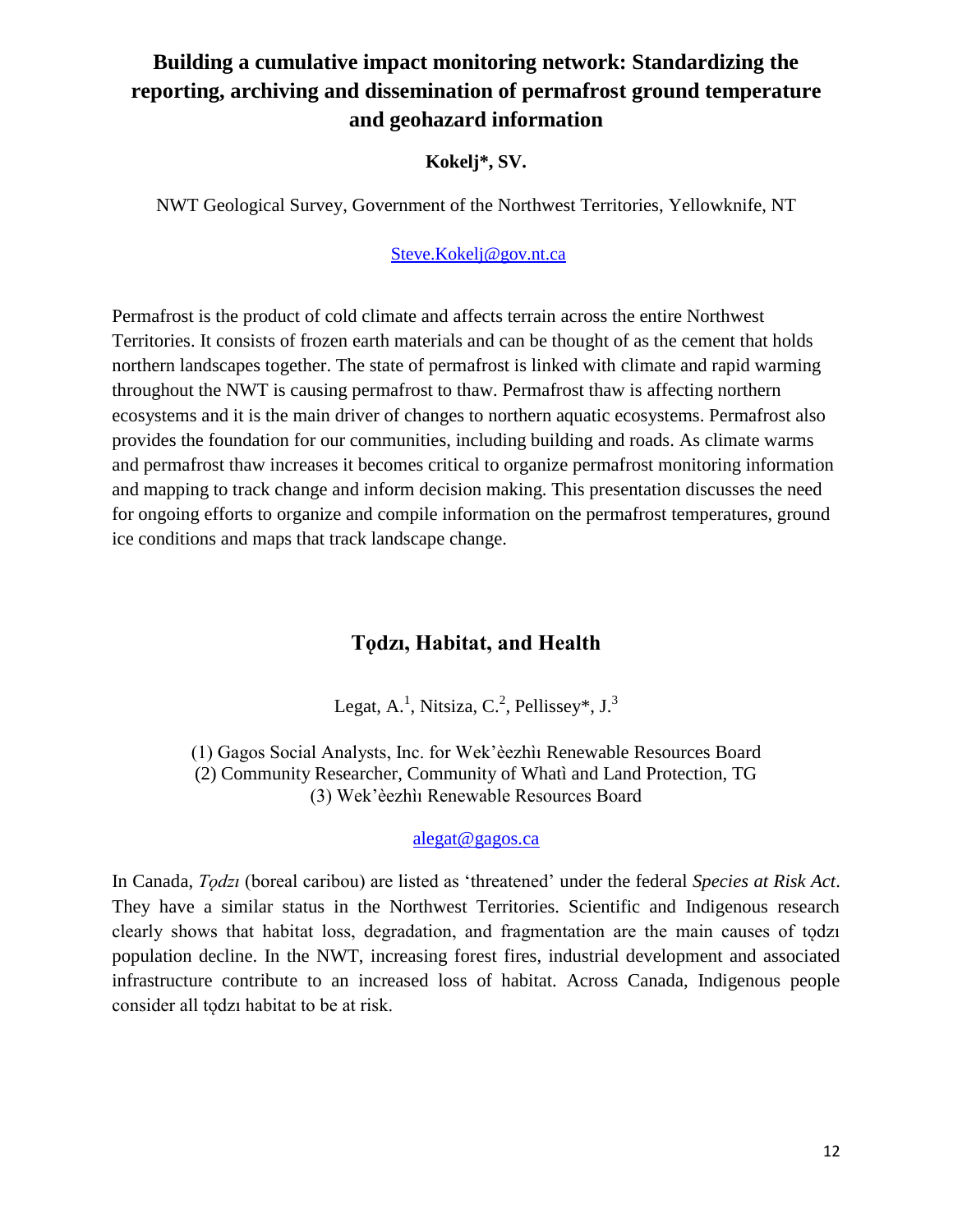As early as 1996, The ho elders associated with the Whaèhdo Náowo Program recommended that the Tłįcho do research on forest fires in the boreal forest and document Tłįcho knowledge on todzi. These elders thought this necessary because of their observations of flora and habitat change associated with industrial developments, and climate change impacts such as more frequent and intense forest fires. For the Theore elders and harvesters, in depth knowledge of these habitat changes is essential to understanding how to maintain the relationship with todzi while harvesting and using them. To gain Theory knowledge, harvesters observe the relationships between all beings in the environment.

The original goal of the community of Whatì and the Wek'èezhìı Renewable Resources Board's project was to take a first step towards compiling The ho elders' and harvesters' knowledge of todzi and their habitat before and after a forest fire. Our research question was 'when do todzi return to a place after a forest fire?'. However, the goal and research question morphed as the research team listened to the elders. The elders focused us to: i) observe and document their knowledge of habitat-types key to todzi's ability to thrive within their range; and ii) document how to watch the land to determine the likelihood of animal occurrence and health.

Their goal is to watch all the todzi land and share key details of the relationship between todzi character and their range. Harvesters and elders who know todzi understand their character and behaviour just as they understand the traits of all that dwell within Wek'èezhìı. They also understand when their land and the beings it contains, change. They know by observing, experiencing, harvesting, and using todzi because todzi were, and continue to be, an important being with which the Theolo thrive – both intellectually and physically.

The purpose of this presentation is to address the Theore elder's knowledge that decision-makers must understand and recognize that todzi need 100% of their habitat within their range to maintain a healthy population. Any management plan must be respectful of the relationships between todzi and all that is part of their range, including Theop Dene. From a Theop perspective, one cannot consider the state of todzi without considering other species that inhabit the area.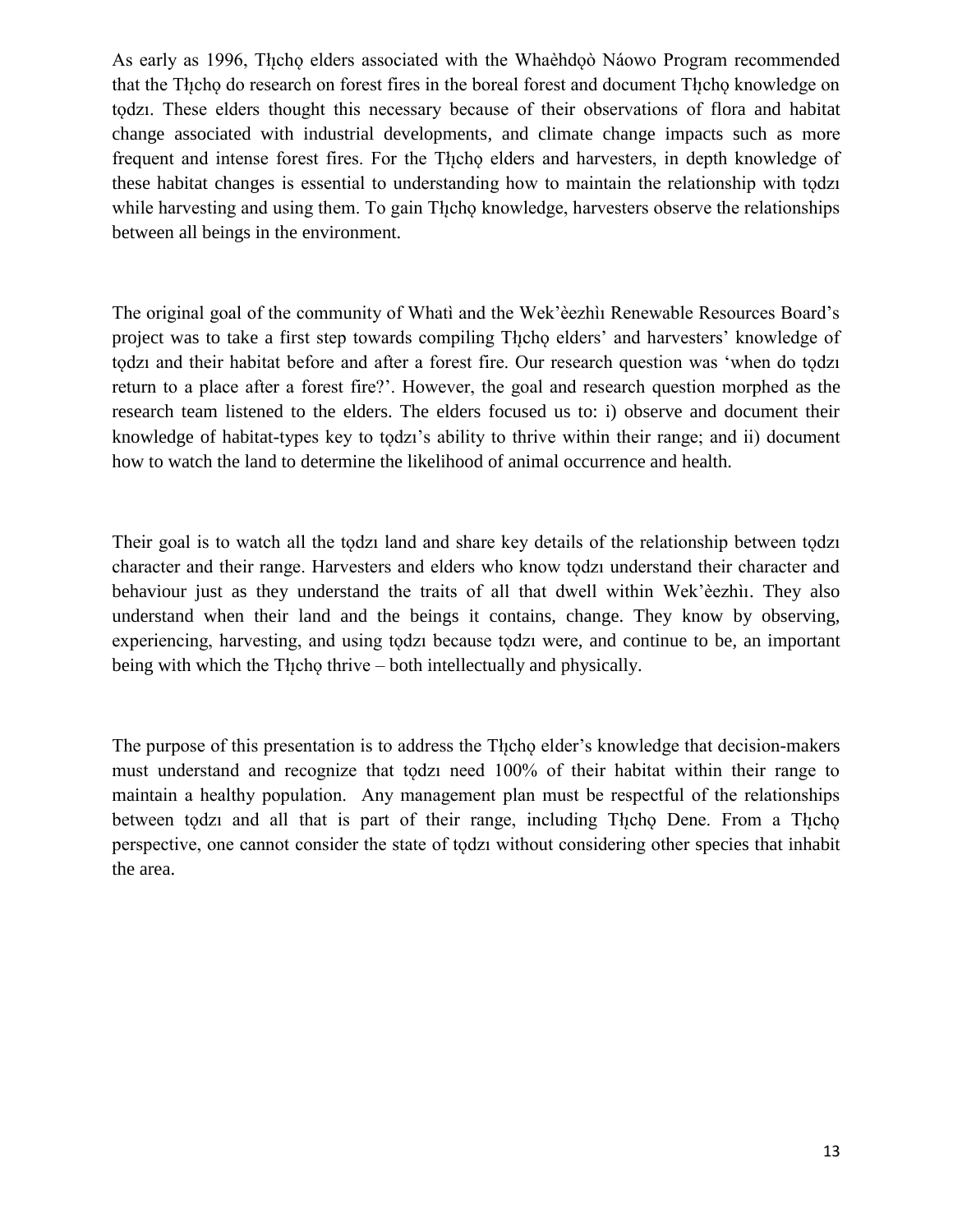# <span id="page-13-0"></span>**Using the past to inform the future: A paleoecological perspective of the impacts of drought and fire on lakes and forests.**

<span id="page-13-1"></span>Moser\*, K.A.1, Pisaric, M.F.J. <sup>2</sup>, Turner, K.W. <sup>2</sup>, Ceci, M. <sup>2</sup>, Garner, C. <sup>2</sup>, Harris, D. <sup>2</sup> Martin, J-P.2, Prince, T.<sup>2</sup>, Sia, M.<sup>1</sup> and Viscek, J.<sup>2</sup>

> (1) Dept. of Geography, The University of Western Ontario, London, Ontario (2) Dept. of Geography, Brock University, St. Catharines, Ontario

#### [kmoser@uwo.ca](mailto:kmoser@uwo.ca)

Arctic and sub-Arctic terrestrial and aquatic ecosystems are being affected by numerous ecological stressors. Climate change is prominent amongst these. A warming climate during the  $20<sup>th</sup>$  century, which has occurred at rates and magnitudes in the North that exceed those in most other parts of the world, has led to cascading impacts. In Arctic and sub-Arctic regions of Canada, widespread climate warming is thought to be affecting disturbance regimes including those related to wildfire and drought. The 2014 fire season in the Northwest Territories (NWT) was notably severe with ~390 reported fires burning nearly 3.5 million hectares of forest cover. Warm and dry conditions also caused low lake levels and reduced stream flow. The main purpose of our research is to use paleorecords to study the cumulative impacts of warming temperatures, low moisture availability and wildfire on forest and aquatic ecosystems in the southern NWT.

Our first objective is to use tree ring and lake sediment isotope records to reconstruct stream flow and moisture availability (precipitation-evaporation), respectively. Our second objective is to determine the duration, intensity and frequency of fire during the past several 100s to 1000s of years. Our third objective is to determine the magnitude and direction of change in aquatic ecosystems in response to warming temperatures, drier conditions and fires. We will consider changes in aquatic communities (invertebrate in stream and algal in lakes), overall primary production and lake levels. A comparison of sites recently affected to those unaffected by wildfire provides an understanding of the connections between wildfire, community composition, and lake primary production in the context of climate warming.

Tree ring measurements from moisture-stressed sites in the Snare River catchment provide a record of stream flow for the last several centuries. The return period of the drought-like conditions of 2014 was estimated at ~100-200 years. We measured charcoal accumulation in lake sediments and determined that over the last 2000 years fire frequency decreased or remained stable. Findings also showed marked spatial variability in the number of fire events, which ranged from <5 to 13 over 2000 years. Benthic invertebrates in streams were collected following protocols of the Canadian Aquatic Biomonitoring Network (CABIN) to determine aquatic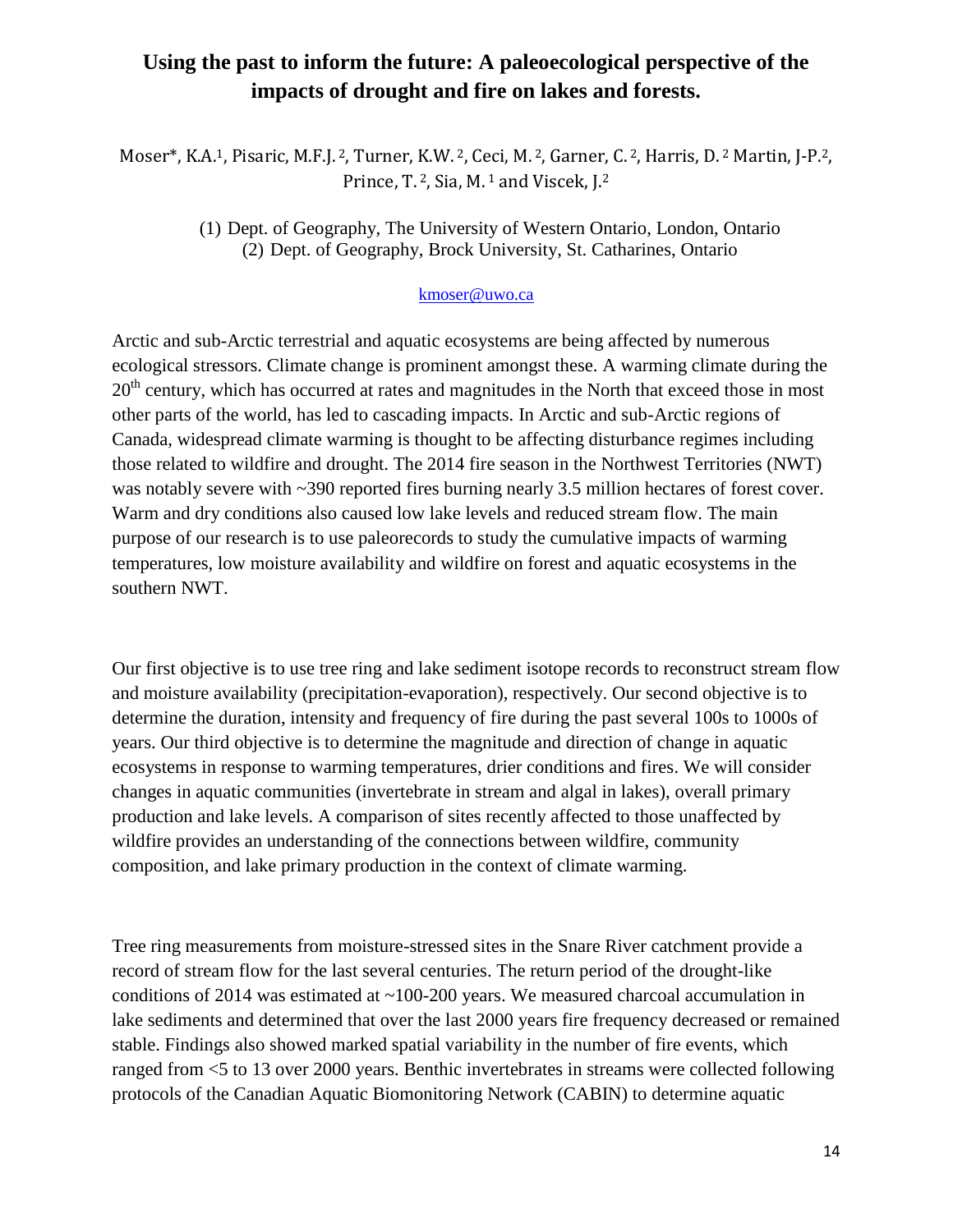ecosystem health of recently burned compared to unburned sites. Increases in particulate organic matter resulting from fires led to structural differences in invertebrate communities, including higher richness and abundance of primary consumers and their predators. It is, however, unknown whether these observed changes persist, which would require continued long-term monitoring. In lakes we measured sedimentary chlorophyll *a* and its derivatives to determine a record of overall algal production. Algal production changed little in response to fire, but increased steadily beginning at the turn of the century. These increases are linked to warming temperatures. Analysis of depth measurements, catchment properties and isotope tracers indicate that shallow lakes with small catchments are the most responsive to warming. Results presented here are preliminary and we are continuing to determine the cumulative impacts of multiple stressors on ecosystems in the southern NWT.

# <span id="page-14-1"></span><span id="page-14-0"></span>**Assessing Regulators' Information Needs to make Decisions regarding Cumulative Effects under the MVRMA**

Noble\*, B.<sup>1</sup>, Hanna, K.<sup>2</sup>, Arnold, L.<sup>2</sup>, Wong, L.<sup>1</sup>

<span id="page-14-2"></span>(1) Department of Geography & Planning, University of Saskatchewan (2) Center for Environmental Assessment Research, University of British Columbia

#### [b.noble@usask.ca](mailto:Terry_Armstrong@gov.nt.ca)

There is an expectation that cumulative impacts to freshwater resources are not only monitored but also managed. The recent NWT Environmental Audit and CIMP's Action Plan identified the need to understand the cumulative impact priorities of decision makers and make sure that monitoring programs can deliver meaningful information to regulators. This project was initiated to understand regulators' information needs for making decisions about cumulative impacts to freshwater resources when assessing the impacts of development proposals under the MVRMA, and to identify some of the issues and challenges to be addressed to help improve practice.

Our project consisted of two parts. First, we examined how cumulative effects information about freshwater resources is used in environmental assessment decision making processes and the challenges to the effective use of information at the project scale. Results indicate some uncertainty about who is responsible for providing and interpreting cumulative effects information such that it is meaningful to decision makers, and limitations in the ability to make decisions about individual projects and impact management strategies based on cumulative effects information. Second, we examined the monitoring data that are collected across a suite of Type A water licenses, and from a sample of government programs, to determine whether existing data support cumulative effects understanding. Our analysis focused on the consistency of monitoring parameters, the compatibility of monitoring and reporting methods, whether the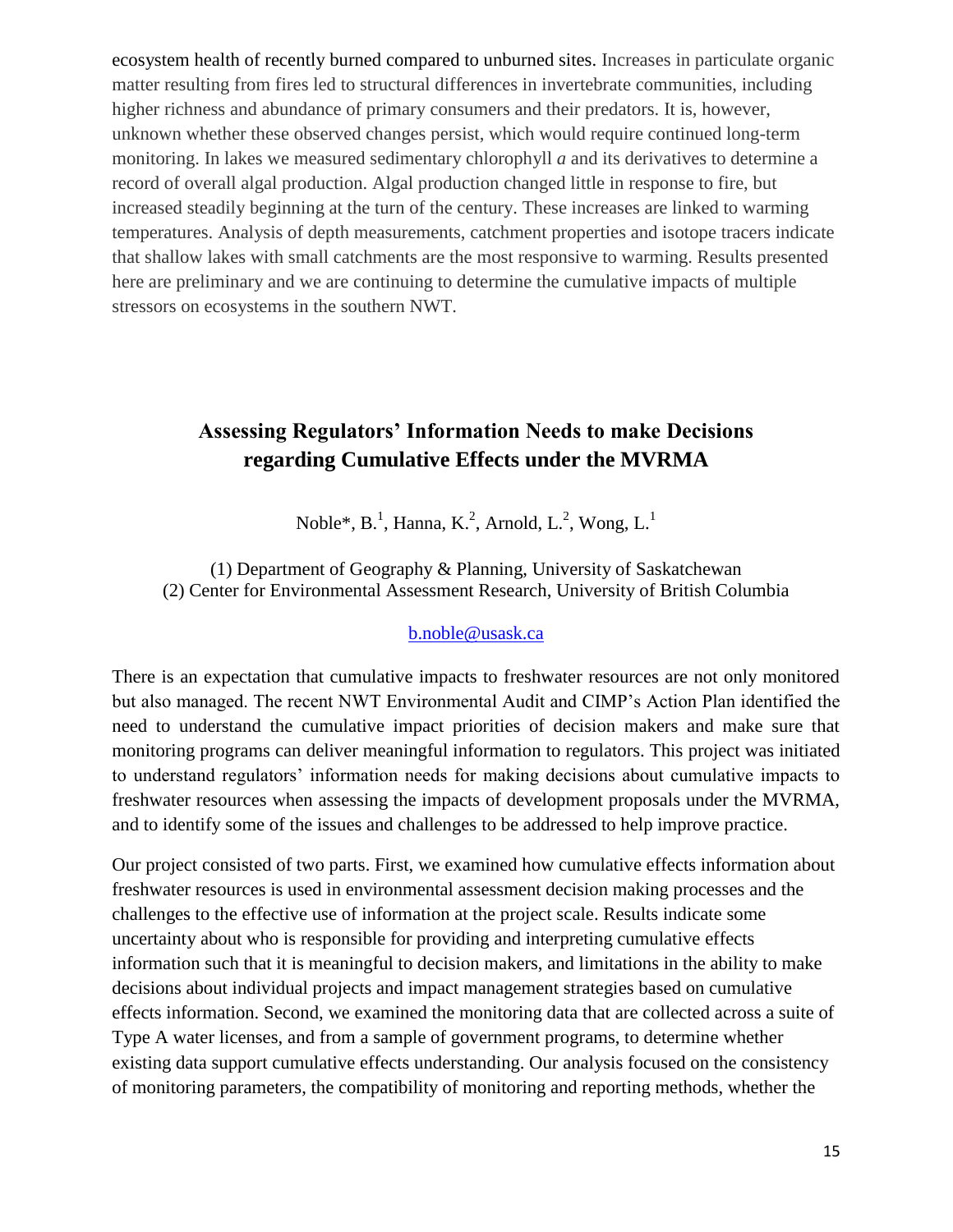indicators monitored are capable of detecting cumulative change, and the accessibility and usability of monitoring data. Results indicate that monitoring is routinely prescribed and based on the needs of the specific water license, but there is considerable variability across water licenses, both in terms of what is monitored and how, and concerns about the usability and accessibility of monitoring data to support better understanding of cumulative effects.

Overall, our project identified a number of constraints – but also opportunities – for advancing monitoring programs to better support cumulative effects information needs when making project decisions. Our results reinforce the need for regional approaches and improvements in monitoring to track cumulative effects, and the need to ensure the data generated is useful to and applied within project-based decision-making. A strong foundation for cumulative effects decision making exists, and the challenges (and solutions) may be more about coordination, knowledge, and governance than science.

# <span id="page-15-0"></span>**The mobility of arsenic in a small subarctic shield watershed impacted by mining pollution: What does this mean for the long-term fate of arsenic in the Yellowknife area?**

<span id="page-15-1"></span>Palmer\*, M.J.<sup>1</sup>, Lines, W.<sup>2</sup>, Chételat, J.<sup>3</sup>, Richardson, M.<sup>1</sup>, Jamieson, H.E.<sup>4</sup>, Spence, C.<sup>3</sup>, and Connon,  $R<sup>5</sup>$ 

> <sup>1</sup>Carleton University, Ottawa, ON <sup>2</sup>Yellowknives Dene First Nation, Ndilo, NT <sup>3</sup> Environment and Climate Change Canada, Ottawa, ON <sup>4</sup>Oueen's University, Kingston, ON <sup>5</sup>GNWT-ENR, Yellowknife, NT

#### [michael.palmer@carleton.ca](mailto:michael.palmer@carleton.ca)

The early years of historical mining activities in the Yellowknife region resulted in the release of large amounts of arsenic, antimony, and metals to the surrounding area. Sixty years after the bulk of these emissions were deposited large amounts of arsenic and antimony remain in lake sediments and soils in the region, and surface waters of many small lakes continue to exhibit elevated concentrations of these metalloids. Understanding the chemical recovery of small lakes from mining pollution in the region requires the consideration of processes occurring within lakes and their surrounding catchment. Studies that integrate these processes provide important information on the long-term fate of arsenic in impacted subarctic environments.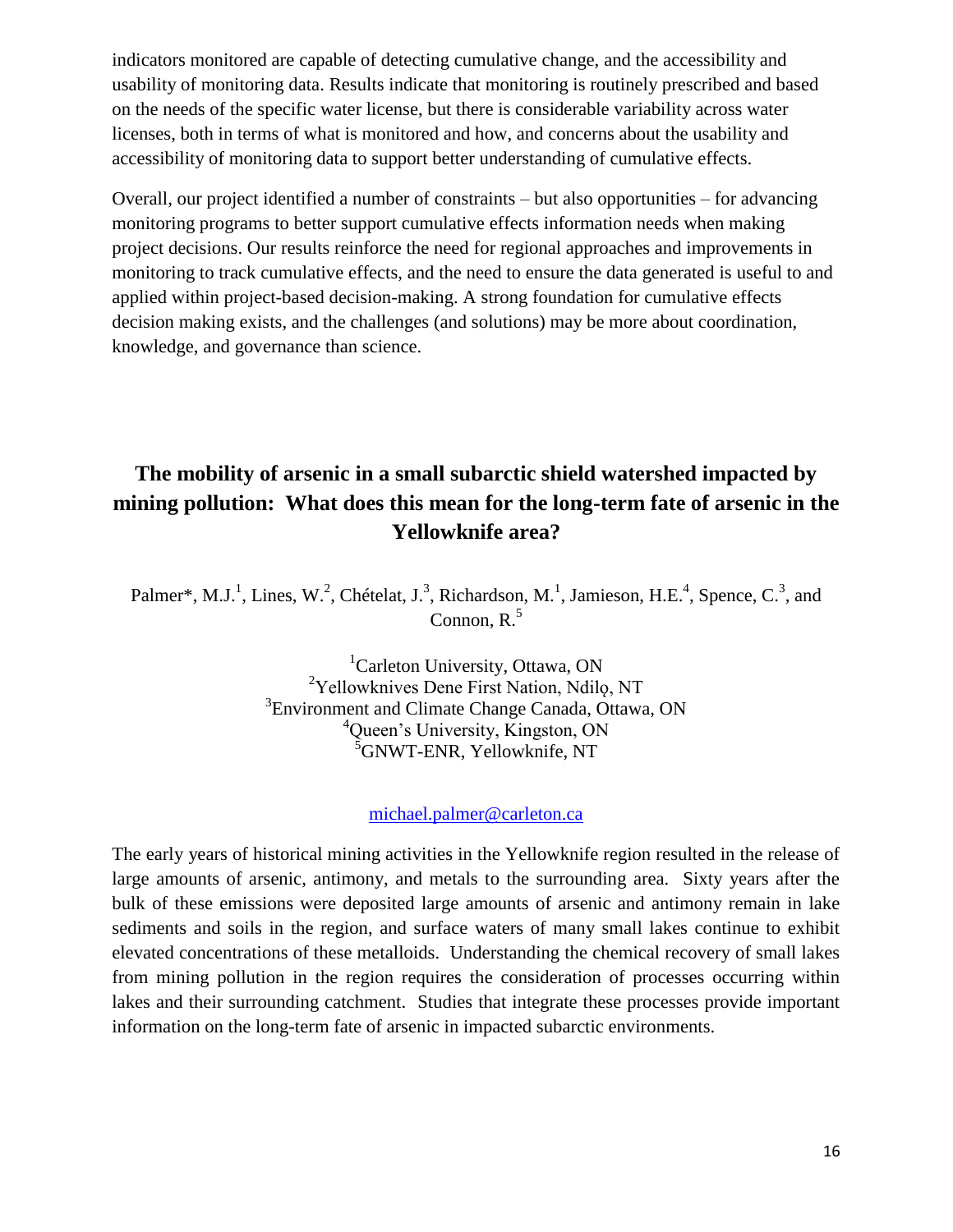This presentation will draw on results from year-round sampling in the watershed of a small shallow lake (1.1 km<sup>2</sup> and  $<$  3 m maximum depth) to discuss the various pools and fluxes of arsenic in a subarctic environment impacted by 50 years of mining pollution. Inputs and outputs of arsenic from the lake were measured by combining bi-weekly chemical sampling and continuous flow measurements at the lake inflow and outflow. The flux of arsenic between lake sediments and the overlying water column was measured using a combination of porewater extraction techniques and experimental field incubations of lake sediments. The contribution of arsenic from surface runoff from the surrounding catchment was estimated in a small subcatchment by measuring discharge volume and chemistry from the catchment. Contemporary atmospheric loading of arsenic to the watershed was measured in summer and winter by collecting rain and snow for chemical analyses.

Seasonality is an important feature of subarctic environments and early results from this study show that the mobility of arsenic varies across landscape compartments and is seasonally dependent. Lake sediments were a small source of arsenic to overlying waters during the openwater season when lake waters are well-oxygenated. These sediments became a substantial source of arsenic by mid-winter once anoxic conditions developed at the sediment boundary and water column arsenic concentrations increased almost three-fold compared with late summer measurements (September: 50 µg/L - April: 141 µg/L). Lake water arsenic concentrations decreased rapidly to less than 40 µg/L once snowmelt entered the lake but prior to the loss of ice cover and peak flow at the lake outlet. Terrestrial contributions of arsenic to the lake via surface runoff were isolated to the snowmelt period in early May and during record precipitation periods in June and July. Loading estimates during these periods indicate that substantial amounts of arsenic continue to be mobilized from the terrestrial to aquatic environment.

These observations highlight the importance of considering processes across seasons in evaluating the long-term fate of arsenic in shallow lakes in the region. The annual remobilization of sediment As into overlying waters under ice may be a significant process inhibiting the long-term chemical recovery of mine-impacted shallow lakes since it does not coincide with periods of high flow at lake outlets. Large winter increases in lake water arsenic also suggest that winter processes should be considered when evaluating exposure of aquatic life to legacy arsenic.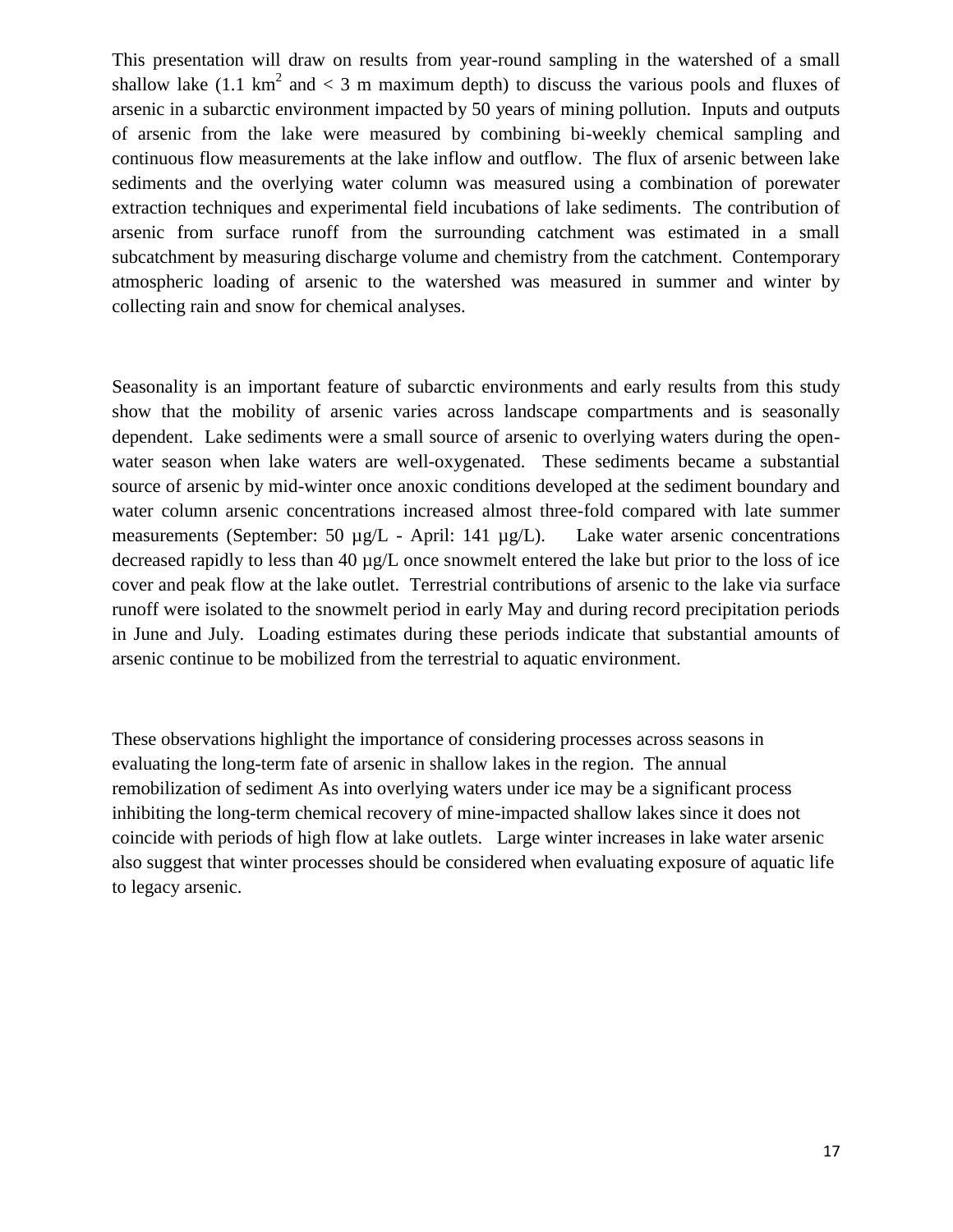### <span id="page-17-1"></span><span id="page-17-0"></span>**NWT-Wide Community-Based Water Quality Monitoring (CBM) Program**

Somers\*, G.

Water Resources Division, Environment and Natural Resources, Government of the Northwest Territories, Yellowknife, NT

### [Gila\\_Somers@gov.nt.ca](mailto:Gila_Somers@gov.nt.ca)

During the development of *Northern Voices, Northern Waters: NWT Water Stewardship Strategy* (2010), NWT communities and Aboriginal governments highlighted the need to be more involved in and know more about water stewardship.

The NWT-wide Community-based Monitoring (CBM) program started in 2012 in response to community questions about water quality. The goal of the monitoring program is to have communities involved in water stewardship activities and to collect water quality monitoring information to help answer community questions about water quality. The program involves community members from 21 different communities in the NWT, staff from the Government of Northwest Territories-NWT's Department of Environment and Natural Resources (GNWT-ENR), and other water partners. The goal of the monitoring program is to give NWT residents the opportunity to do water monitoring and answer community questions about water quality.

The CBM Program is designed to allow community members to decide where to monitor water quality and to allow them to do the sampling themselves (community monitors). The GNWT-ENR and other water partners play coordinating and supporting roles within this program. These roles include 1) Providing ongoing training and support to the community monitors to collect water samples using standard methods. 2) Analyzing water quality data and providing results back to communities.

In 2017, GNWT-ENR hired independent consultants to look at all the water quality data collected by the CBM program. The consultants used standard methods to look for water quality trends (the general direction in which water quality is changing over time) across the NWT. They also looked at the data quality to see if sampling procedures used by the CBM program were giving the data needed to answer community questions, and they answered several community questions.

Differences in water quality across the NWT seem to be related to the speed of water flow and the type of rocks that the water is flowing through. Water quality in some regions is also being affected by climate change. Overall, the CBM program was found to be working very well with only a few adjustments recommended.